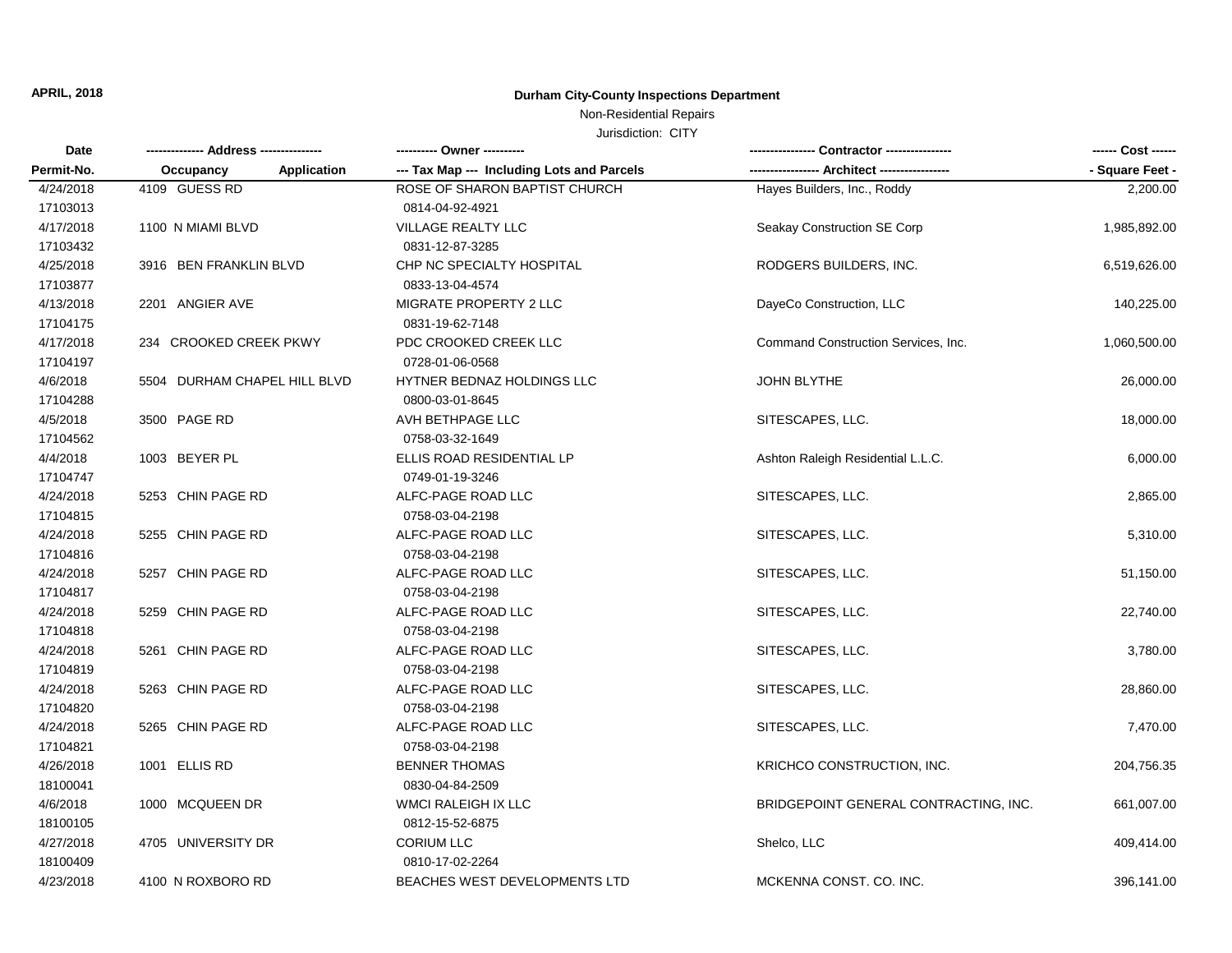### Non-Residential Repairs

| <b>Date</b> |                      |             | ---------- Owner ----------                | -- Contractor ----------------            | ------ Cost ------ |
|-------------|----------------------|-------------|--------------------------------------------|-------------------------------------------|--------------------|
| Permit-No.  | Occupancy            | Application | --- Tax Map --- Including Lots and Parcels |                                           | - Square Feet -    |
| 18100411    |                      |             | 0823-12-96-4273                            |                                           |                    |
| 4/27/2018   | 3643 N ROXBORO ST    |             | <b>COUNTY OF DURHAM</b>                    | RODGERS BUILDERS, INC. (RALEIGH DIVISION) | 1,399,953.00       |
| 18100482    |                      |             | 0823-17-82-9096                            |                                           |                    |
| 4/16/2018   | 733 FOSTER ST        |             | ATLAS FOSTER REAL ESTATE                   | Bannerman Contracting Company, L.L.C.     | 74,850.00          |
| 18100605    |                      |             | 0822-20-90-0669                            |                                           |                    |
| 4/9/2018    | 2925 ACADEMY RD      |             | <b>FOREST HISTORY SOCIETY</b>              | <b>BLACKLEAF, INC.</b>                    | 7,102.90           |
| 18100607    |                      |             | 0810-08-79-4570                            |                                           |                    |
| 4/9/2018    | 2925 ACADEMY RD      |             | <b>FOREST HISTORY SOCIETY</b>              | <b>BLACKLEAF, INC.</b>                    | 4,267.30           |
| 18100609    |                      |             | 0810-08-79-4570                            |                                           |                    |
| 4/12/2018   | 3130 HILLANDALE RD   |             | <b>CROASDAILE FARMS APARTMENTS</b>         | <b>BLACKLEAF, INC.</b>                    | 9,046.50           |
| 18100663    |                      |             | 0814-08-80-3270                            |                                           |                    |
| 4/4/2018    | 6910 FAYETTEVILLE RD |             | SOUTHPOINT MALL LLC                        | CONSTRUCTION PARTNERS, LLC.               | 222,517.00         |
| 18100701    |                      |             | 0718-04-64-7018                            |                                           |                    |
| 4/9/2018    | 202 N CORCORAN ST    |             | JTH DURHAM LLC                             | BRIDGEPOINT GENERAL CONTRACTING, INC.     | 201,661.00         |
| 18100719    |                      |             | 0821-08-97-2675                            |                                           |                    |
| 4/4/2018    | 1045 LIPPINCOTT RD   |             | MERITAGE HOMES OF THE                      | Meritage Homes of the Carolinas, Inc.     | 26,400.00          |
| 18100722    |                      |             | 0749-01-19-9336                            |                                           |                    |
| 4/23/2018   | 4319 S ALSTON AVE    |             | <b>INTEC PROPERTIES LLC</b>                | <b>Cedar Grove Maintenance</b>            | 18,500.00          |
| 18100770    |                      |             | 0738-01-36-1508                            |                                           |                    |
| 4/20/2018   | 418 ANDERSON ST      |             | <b>DUKE UNIVERSITY</b>                     | <b>GLENN CONSTRUCTION COMPANY OF</b>      | 6,825.00           |
| 18100790    |                      |             | 0821-05-09-4798                            |                                           |                    |
| 4/23/2018   | 3751 S ALSTON AVE    |             | <b>CLPF RESEARCH CENTER LLC</b>            | <b>Cline Contracting LLC</b>              | 145,873.00         |
| 18100806    |                      |             | 0739-03-31-9658                            |                                           |                    |
| 4/5/2018    | 512 S MANGUM ST      |             | DIAMOND VIEW I LLC                         | Atlantic Corporate Contracting L.L.C.     | 255,254.00         |
| 18100809    |                      |             | 0821-12-85-7850                            |                                           |                    |
| 4/13/2018   | 627 DISTRIBUTION DR  |             | LIBERTY DURHAM LLC                         | <b>Cline Contracting LLC</b>              | 75,459.00          |
| 18100859    |                      |             | 0747-03-21-0676                            |                                           |                    |
| 4/18/2018   | 1048 LIPPINCOTT RD   |             | ELLIS ROAD RESIDENTIAL LP                  | Meritage Homes of the Carolinas, Inc.     | 4,507.00           |
| 18100860    |                      |             | 0749-01-19-9117                            |                                           |                    |
| 4/10/2018   | 113 W MAIN ST        |             | HAWKINS WILLIAM A III                      | <b>GATEWAY BUILDING COMPANY</b>           | 38,000.00          |
| 18100866    |                      |             | 0821-12-97-1166                            |                                           |                    |
| 4/23/2018   | 1005 SLATER RD       |             | <b>CROWN OXFORD ASSOCIATES LLC</b>         | SPEC-CON, INC.                            | 69,181.20          |
| 18100880    |                      |             | 0747-04-64-9224                            |                                           |                    |
| 4/9/2018    | 4117 EMPEROR BLVD    |             | DURHAM VENTURE CENTER LLC                  | MCDONALD-YORK CONSTRUCTION                | 679,245.00         |
| 18100888    |                      |             | 0747-04-43-6211                            |                                           |                    |
| 4/9/2018    | 1324 CAMPUS DR       |             | <b>DUKE UNIVERSITY</b>                     | LECHASE CONSTRUCTION SERVICES, LLC        | 777,999.00         |
| 18100916    |                      |             | 0822-07-41-9440                            |                                           |                    |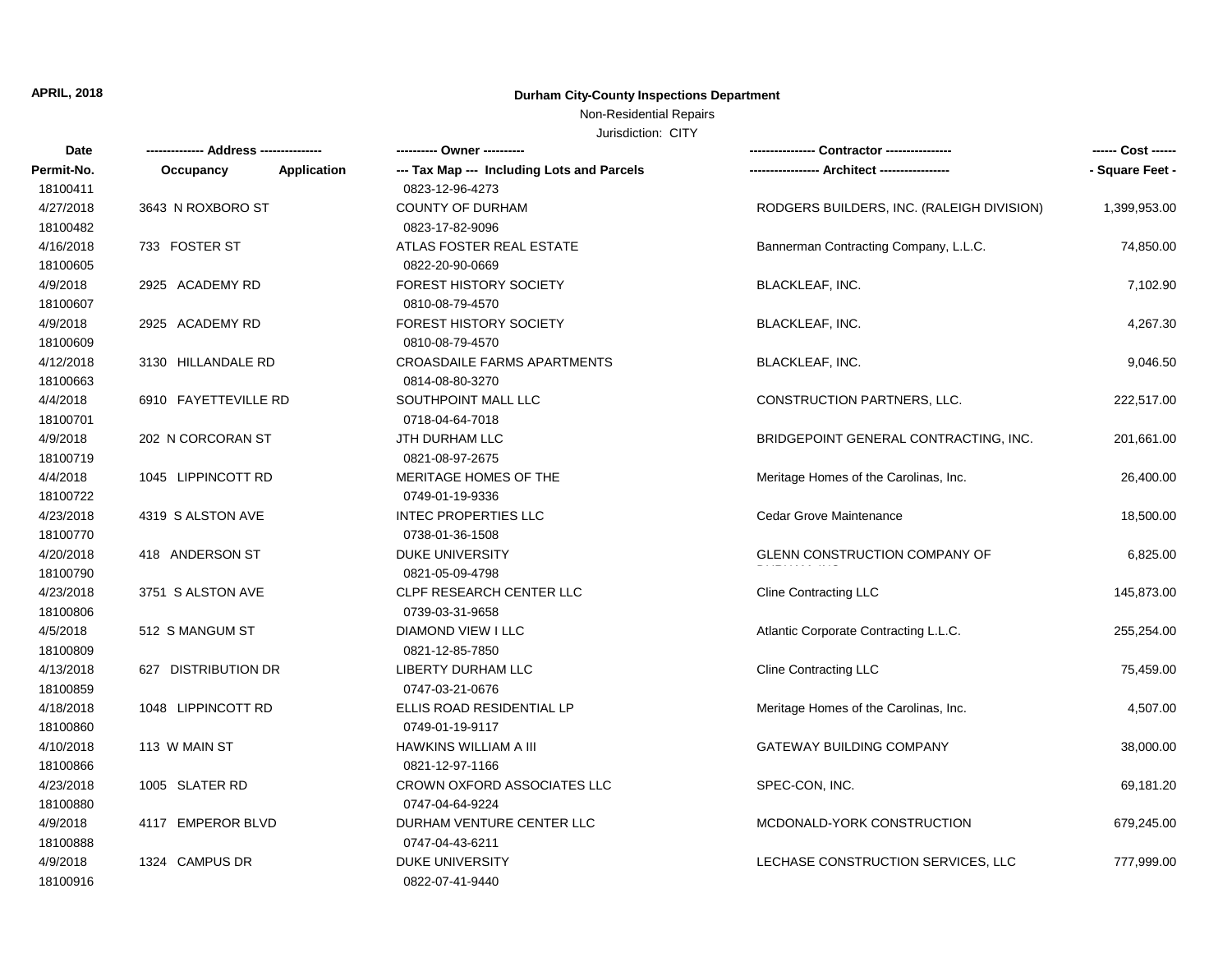### Non-Residential Repairs

| Date       |                          |                                            |                                                | ------ Cost ------ |
|------------|--------------------------|--------------------------------------------|------------------------------------------------|--------------------|
| Permit-No. | Occupancy<br>Application | --- Tax Map --- Including Lots and Parcels |                                                | - Square Feet -    |
| 4/13/2018  | 300 W MORGAN ST          | CDP DURHAM CTR INVESTORS LLC               | CORE BUILDING CO., INC.                        | 93,051.00          |
| 18100918   |                          | 0821-08-88-9307                            |                                                |                    |
| 4/23/2018  | 317 W MAIN ST            | WEST MAIN ASSOCIATES LIMITED               | PIEDMONT METRO SERVICE CO.                     | 15,000.00          |
| 18100938   |                          | 0821-08-87-5586.000                        |                                                |                    |
| 4/18/2018  | 7011 FAYETTEVILLE RD     | IVT RENAISSANCE CENTER DURHAM              | MORRIS CONSTRUCTION CONSULTANTS, LLC.          | 144,159.00         |
| 18100987   |                          | 0718-04-83-0040                            |                                                |                    |
| 4/24/2018  | 2525 E NC 54 HWY         | ARE-NC REGION NO 5 LLC                     | Shelco, LLC                                    | 1,591.00           |
| 18101044   |                          | 0738-03-33-9121                            |                                                |                    |
| 4/17/2018  | 4834 NC 55 HWY           | LAZAR SEYMOUR TRUSTEE                      | P & C Construction, Inc of Tennessee           | 167,000.00         |
| 18101070   |                          | 0738-03-02-4286                            |                                                |                    |
| 4/5/2018   | 1203 WOODCROFT PKY       | WOODCROFT SWIM & TENNIS CLUB               | Tarheel Basement Systems, LLC                  | 3,928.32           |
| 18101077   |                          | 0719-03-40-6280                            |                                                |                    |
| 4/16/2018  | 308 RESEARCH DR          | <b>DUKE UNIVERSITY</b>                     | LECHASE CONSTRUCTION SERVICES, LLC             | 1,878,351.00       |
| 18101080   |                          | 0811-05-69-9264.L10                        |                                                |                    |
| 4/26/2018  | 417 CHAPEL DR            | <b>DUKE UNIVERSITY</b>                     | MITCHELL, O C, JR., INC.                       | 213,801.00         |
| 18101082   |                          | 0811-05-69-9264.L10                        |                                                |                    |
| 4/16/2018  | 102 W MORGAN ST          | MCDONALDS CORPORATION                      | Roofing Source - Eagle Trading International   | 43,688.00          |
| 18101103   |                          | 0821-08-98-7327                            |                                                |                    |
| 4/18/2018  | 4301 EMPEROR BLVD        | DURHAM EXCHANGE PLACE LLC                  | MCDONALD-YORK CONSTRUCTION                     | 498,164.00         |
| 18101110   |                          | 0747-04-63-0075                            |                                                |                    |
| 4/17/2018  | 4819 EMPEROR BLVD        | PREPI BRISTOL PLACE IC LLC                 | SPEC-CON, INC.                                 | 92,212.50          |
| 18101125   |                          | 0747-02-65-7351                            |                                                |                    |
| 4/20/2018  | 6910 FAYETTEVILLE RD     | SOUTHPOINT MALL LLC                        | RECTENWALD BROTHERS CONSTRUCTION               | 1,894,852.00       |
| 18101130   |                          | 0718-04-64-7018                            |                                                |                    |
| 4/19/2018  | 629 DAVIS DR             | DURHAM KTP TECH 8 LLC                      | RILEY-LEWIS GEN CONTRACTORS, INC.              | 840,976.00         |
| 18101131   |                          | 0747-03-01-7636                            |                                                |                    |
| 4/13/2018  | 3501 TRICENTER BLVD      | <b>CLPF RESEARCH CENTER LLC</b>            | <b>BARNHILL CONTRACTING CO</b>                 | 99,876.00          |
| 18101144   |                          | 0739-04-43-5393                            |                                                |                    |
| 4/16/2018  | 219 S MANGUM ST          | <b>COUNTY OF DURHAM</b>                    | PROGRESSIVE CONTRACTING CO., INC.              | 1,632,500.00       |
| 18101154   |                          | 0821-12-96-3137                            |                                                |                    |
| 4/13/2018  | 4500 EMPEROR BLVD        | L C INDUSTRIES FOR THE BLIND               | Orion Communications - T/A Jerry M. Jones, Jr. | 67,700.00          |
| 18101184   |                          | 0747-04-72-6918                            |                                                |                    |
| 4/19/2018  | 1615 INFINITY RD         | <b>CITY OF DURHAM</b>                      | CROWDER CONSTRUCTION CO                        | 47,720.00          |
| 18101320   |                          | 0835-04-72-8668                            |                                                |                    |
| 4/16/2018  | 539 FOSTER ST            | <b>BH-AG DURHAM FOSTER LLC</b>             | RESOLUTE BUILDING CO                           | 1,000.00           |
| 18101329   |                          | 0821-08-99-0438                            |                                                |                    |
| 4/19/2018  | 1912 TW ALEXANDER DR     | TKC II LLC                                 | Bounty Construction, Inc.                      | 25,000.00          |